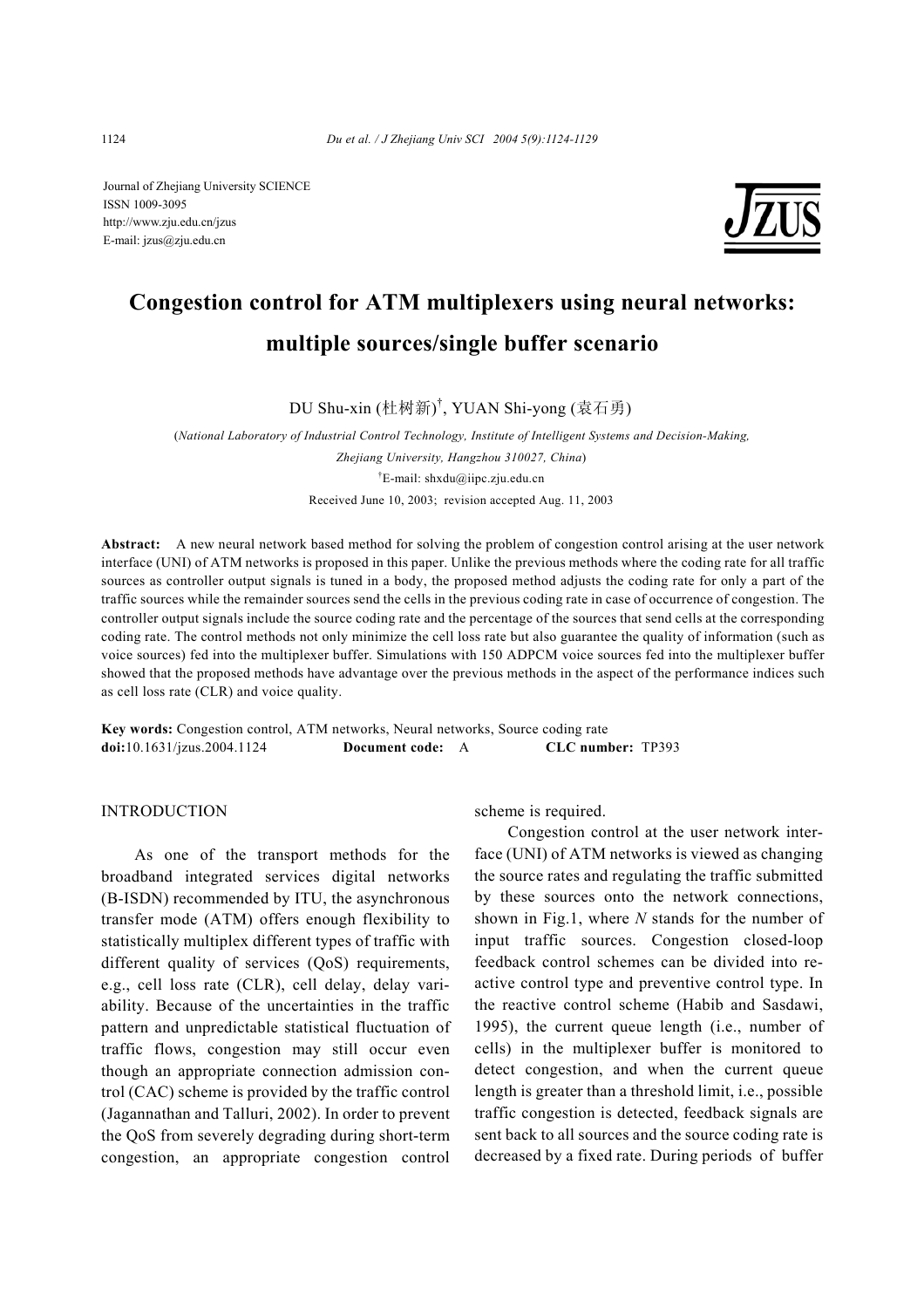

**Fig.1 Closed-loop feedback control system in ATM neural networks** 

under-load, the coding rate is returned back to its previous level. Such a control usually uses a predefined threshold for the queue length. However, the determination of the threshold is a big problem. In the preventive control scheme, by monitoring the current queue state, the future queue behavior is predicted by intelligent modeling methods such as neural networks (Fan and Mars, 1997) and fuzzy neural networks (Lee and Hou, 2000), and based on the predicted results, the required source coding rate as the feedback control signal is sent back to all sources. The preventive control methods are concentrated in the ATM congestion control because its control action taken can be in time to alleviate the potential congestion.

In the preventive control scheme, various congestion control methods have been proposed. Fan and Mars (1997) predicted the incoming traffic to the multiplexer buffer on the basis of the current queue length, and the buffer queue length of the next time cycle was calculated according to Lindley's equation. Lee and Hou (2000) predicted cell loss by the current queue length, current queue change rate and previous queue change rate, and as soon as cell loss was detected, a feedback control signal was generated to change the source rate by decreasing the coding rate (number of bits per sample). In literature (Habib *et al*., 1997; Tarraf *et al*., 1995), as the controller output, the current coding rate was directly calculated by current and previous queue length and previous coding rate. From the point of control implementation, the control methods of Fan and Mars (1997) and Lee and Hou (2000) are indirect while the methods of

Habib *et al*.(1997) and Tarraf *et al*.(1995) are direct and inverse-modeling control. In these methods, the coding rate for all input traffic sources is taken as the controller output signal, and the encoding rates for all input traffic sources are regulated in a body. For example, for ADPCM variable bit rate (VBR) voice sources, when potential congestion is predicted, the coding of all sources could be decreased from 4 bits/sample to 3 bits/sample while the corresponding code rate decrease from 1.0 to 0.75. However, the congestion control system is optimized not only by minimizing the cell loss rate but also maximizing the level of the coding rate since the quality of incoming cells to the multiplexer buffer is directly related to the coding rate for the traffic sources. Thus in the case of many incoming traffic sources, when potential congestion is detected, in order to maximize the coding rate statistically, the coding rate should not decrease wholly, but decrease partially, that is to say, the coding rate of only a part of sources decreases to a lower level while the coding rate of remainder sources does not change. This idea motivates us to research a new congestion control method proposed in this paper.

In the proposed novel congestion control method based on neural networks, the coding rate for input traffic sources and the corresponding source percentage are taken as the controller outputs, and are used to adjust the cells' arrival rate to the multiplexer buffer. The coding rate and the corresponding source percentage are obtained on the basis of neural network inverse modeling methods. Unlike the methods of Fan and Mars (1997), Habib *et al*.(1997), Lee and Hou (2000) and Tarraf *et al*.(1995) where the coding rate is regulated for all input traffic sources in a body, the proposed method regulates the coding rate of only a part of the sources in order that the quality of incoming cells to the multiplexer buffer are guaranteed while the cell loss rate is minimized.

The rest of the paper is organized as follows. Section II describes the proposed congestion control method including controller structure and neural network training algorithm. Simulation results are given in Section III. Finally, conclusions are summarized in Section IV.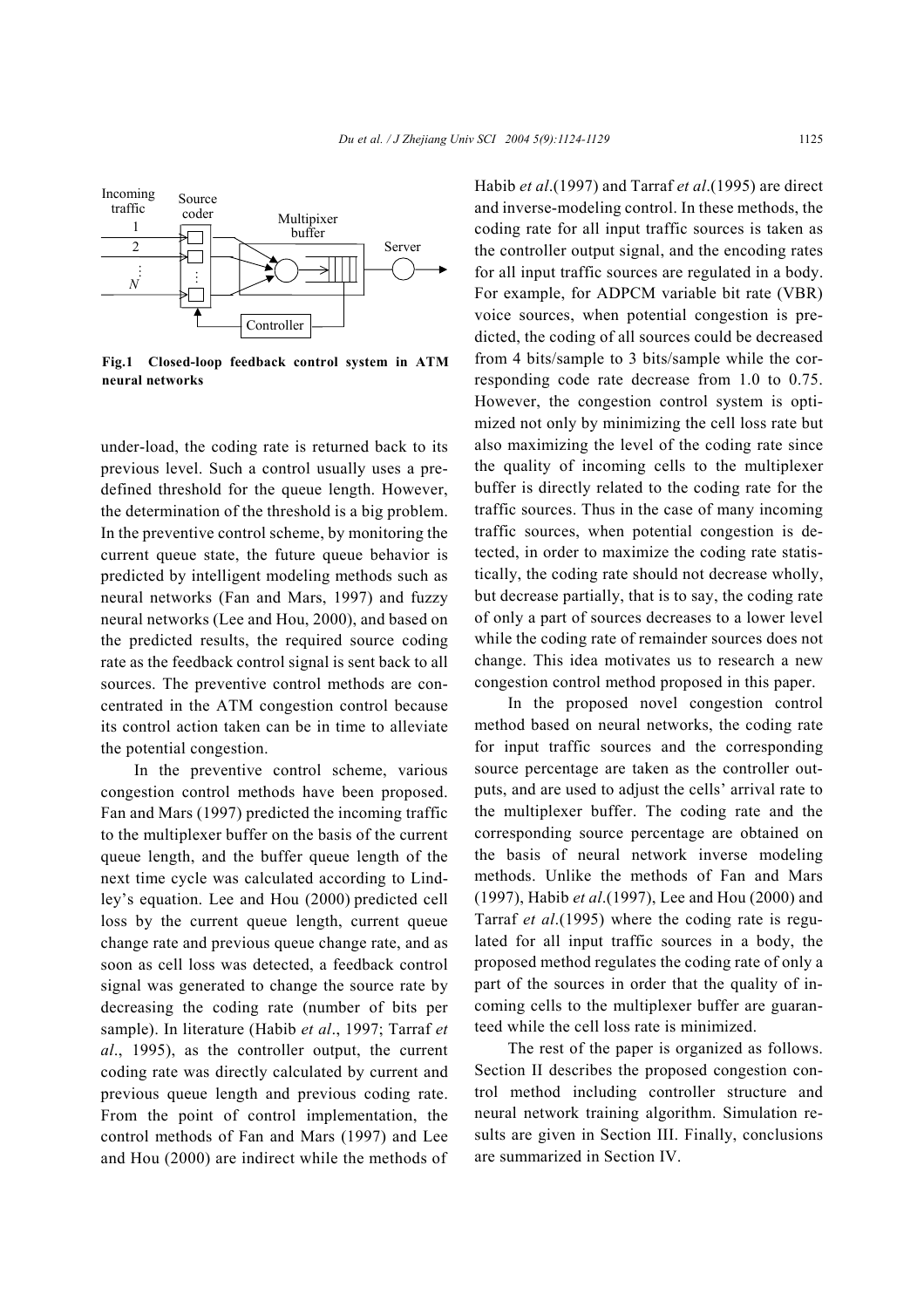# CONGESTION CONTROL METHOD BASED ON NERUAL NETWORKS

In the proposed ATM network congestion control method based on neural networks, controller outputs at *k* time include the coding rate *u*(*k*) of traffic sources and its corresponding user percentage  $n(k)$ . That is to say, at *k* time, the control system requires that  $n(k)N$  traffic sources send the cells at the coding rate of  $u(k)$  while the remainder sources send the cells at the coding rate of *u*(*k*)−0.25. For example, at *k* time, the controller outputs are  $u(k)=1.0$ ,  $n(k)=0.8$ , which implies 80% of all sources send the cell at the coding rate of 1.0 to the multiplexer buffer while 20% of all sources send the cell at the coding rate of 0.75 in order to avoid congestion. When the previous congestion methods presented in literature (Fan and Mars, 1997; Habib *et al*., 1997; Lee and Hou, 2000; Tarraf *et al*., 1995) are used, all sources should send the cells at the same coding rate of 0.75. In that case, the control system is not optimal, and QoS is not optimal. Compared with the previous methods, the proposed method will improve QoS to a great extent.

# **Neural network controller and its structure**

The three-layer neural network of the controller has 6 input neurons, 6 hidden neurons and 2 output neurons (denoted by 6-6-2), as shown in Fig.2, where  $q(k)$ ,  $u(k)$ ,  $n(k)$  represent the queue length (or cell number) of the multipixer buffer, the source coding rate and the corresponding user percentage at sample time *k*, respectively. The hidden and the output layers have a sigmoid function  $f(x)$  to provide the nonlinear mapping capability, which is defined by

$$
f(x) = \frac{1}{1 + e^{-x}}
$$
 (1)

*u*(*k*) Quantized *n*(*k*−2) *n*(*k*−1) *u*(*k*−2) *u*(*k*−1) *q*(*k*−1) *q*(*k*) *n*(*k*) *c*(*k*)



The controller outputs include  $c(k)$  and  $n(k)$ . Since controlled source coding rate is discrete value from the set {1.0, 0.75, 0.5, 0.25, 0}, the output *u*(*k*) of the neural network must be quantized.

#### **Training for neural networks**

In order to determinate the weight between the neurons, the neural network is trained so as to optimize the performance index function and get the accurate nonlinear mapping between real-value inputs and outputs. If the off-line trained neural network holds throughout the control process, it will not accurately describe the dynamic input-output modeling due to the traffic sources' time-varying, uncertainties and burst, and the control system performance will degrade greatly. If online training algorithm is used for neural networks, the control system will not satisfy the real-time requirement and high burst of the traffic sources will result in updating the weight sensitively, which leads to loss of the robustness of the control system. Therefore, the neural network training method based on moving-window is used, i.e*.*, at every *L* sample times, the neural network is re-trained on the basis of the previous *L* sample data.

The length *L* of the moving window reflects the sensitivity of the controller to the dynamics of the system since the weights of neural networks are updated only at the end of each *L* measure periods. This is a tradeoff in the selection of this parameter. On one hand, a small *L* implies frequent updates of the weights of neural networks and better performance results at the expense of the possible instabilities. On other hand, relatively longer value for *L* assures stable control actions at the expense of long training time and the danger of inaccurate modeling.

The objective of congestion control at the user network interface (UNI) is to minimize the buffer overflow and guarantee the quality of the coding information (voice or video). Minimizing the buffer overflow is important for minimizing the cell loss rate. On the other hand, the guaranteeing of the coding information quality is important for maximizing the level of the coding rate and maximizing the corresponding user percentage. The perform-Fig.2 The structure of congestion controller ance index function is defined as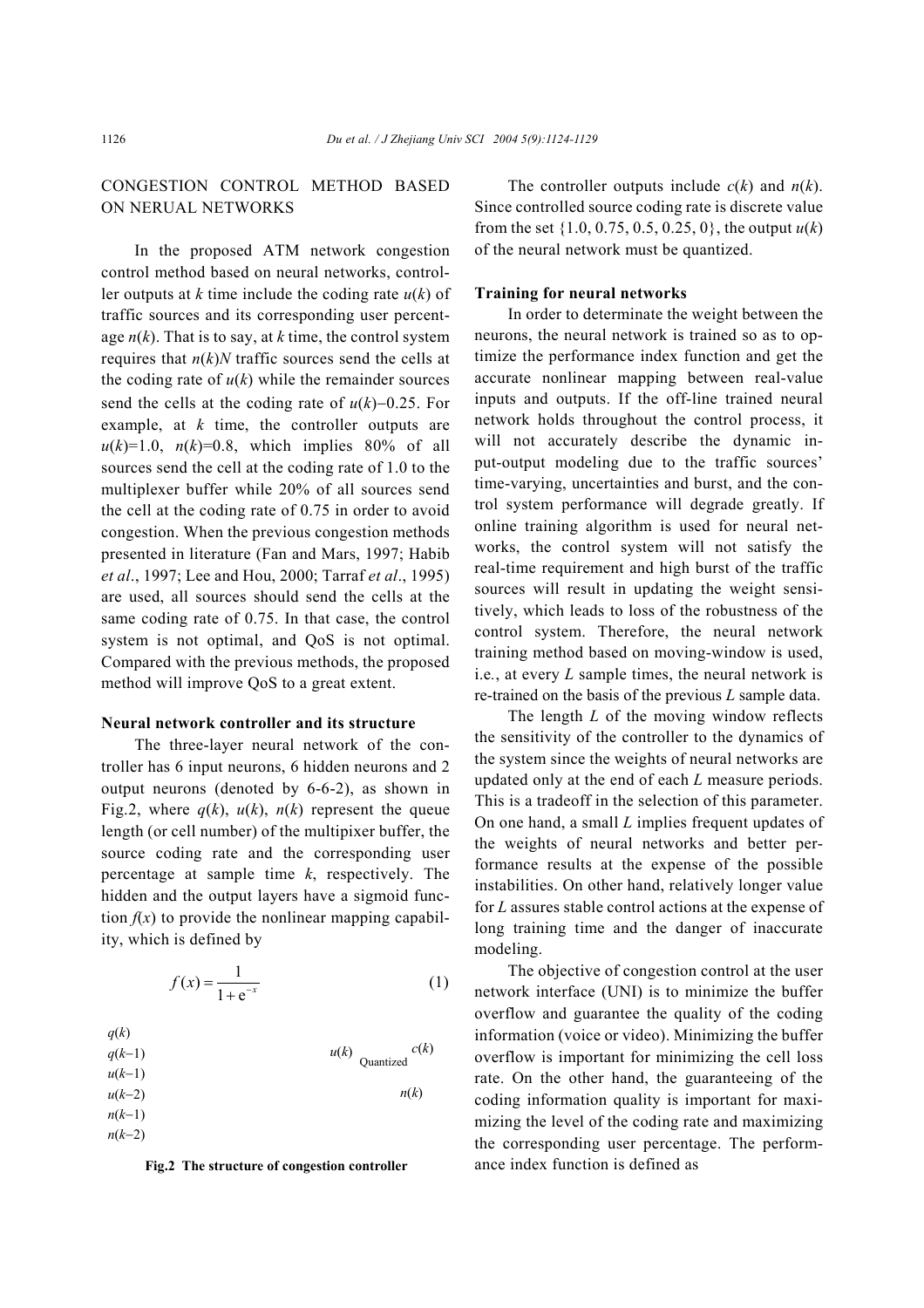$$
\min J(P) = \min \sum_{k=1}^{L} \{R_q S_q(k)(q_d - q(k))^2
$$
  
+ $R_u (u_d - u(k))^2$  +  $R_n (n_d - n(k))^2$ }  
= $\min \sum_{k=1}^{L} \{R_q S_q(k) e_q^2(k) + R_u e_u^2(k) + R_n e_n^2(k) \}$   
= $\min \sum_{k=1}^{L} \{J_k(P)\}$  (2)

where *P*: window number; *L*: length of the moving window;  $q(k)$ : number of cells (or queue length) in the buffer at sample time  $k$ ;  $u(k)$ : the source coding rate at the sample time  $k$ ;  $n(k)$ : percentage of the traffic sources which send the cells to multiplexer buffer in coding rate  $u(k)$ ;  $q_d$ : desired number of cells in the buffer and  $q_d \leq q_{\text{max}}$ , where  $q_{\text{max}}$  is maximum length of the buffer;  $u_d$ : desired coding rate of traffic sources, generally  $u_d=1$ ;  $n_d$ : desired percentage of the traffic sources which send the cells in the coding rate  $u_d$ , generally  $n_d=1$ ;  $R_a$ ,  $R_u$ ,  $R_u$ : the corresponding weight values, the choice of which depends on the designer's objectives for the control system. If  $R_u$  and  $R_n$  are large than  $R_q$ , the control strategy will tend to give priority for achieving a good voice quality over minimizing the cell loss rate, and vice versa.  $S_q(k)$ : a saturation function defined by

$$
S_q(k) = \begin{cases} 1 & q(k) > q_d \\ 0 & \text{other} \end{cases}
$$
 (3)

$$
e_q(k) = q_d - q(k), \ e_u(k) = u_d - u(k),
$$
  
\n
$$
e_n(k) = n_d - n(k)
$$
\n(4)

 $e_a(k)$  represents the cell loss, and  $e_n(k)$ ,  $e_u(k)$  represent the deviation of the quality from their requirement. Hence, to minimize Eq.(2) implies minimizing the cell loss rate and minimizing the deviation of incoming quality from its original source quality.

The weight values  $W_{ij}$  between neurons are calculated by using BP learning algorithm, and  $W_{ij}$ are updated as follows

$$
W_{ij} = W_{ij} - \eta \frac{\partial J(P)}{\partial W_{ij}} \tag{5}
$$

$$
\frac{\partial J(P)}{\partial W_{ij}} = \sum_{k=1}^{L} \frac{\partial J_k(P)}{\partial W_{ij}}
$$
(6)

where  $\eta$  > 0 is the learning rate parameter. Detailed description of BP algorithm is given in Haykin (1994). It is noted that  $q(k)$  is the function of  $u(k)$ and  $n(k)$ , i.e.,

$$
q(k)=q(k-1)+sum(Incell([1:n(k-1)N]))u(k-1)
$$
  
+sum(Incell([n(k-1)N+1:N]))(u(k-1) -0.25)  
-Outcell  
=q(k-1)+sum(Incell(([1:N]u(k-1)  
-0.25sum(Incell([n(k-1)N+1:N]))-Outcell (7)

where sum() stands for calculation of sum, and *Incell*( $[i:j]$ ) $u(k)$  stands for the cell number sent by the sources from *i* to *j* at coding rate  $u(k)$ , and *Outcell* stands for the cell output from the buffer within a sample cycle. Thus, ∂*J*/(*P*)/∂*u* and ∂*J*/(*P*)/ ∂*n* are calculated by

$$
\frac{\partial J(P)}{\partial \boldsymbol{u}} = \sum_{k=1}^{L} \frac{\partial J_k(P)}{\partial \boldsymbol{u}}
$$
  
= 
$$
\sum_{k=1}^{L-1} \{-2R_q S_q(k+1)e_q(k+1)\text{sum}(Incell([1:N]))
$$
  
- 
$$
2R_u e_u(k)\} - 2R_u e_u(L)
$$
 (8)

$$
\frac{\partial J(P)}{\partial n} = \sum_{k=1}^{L} \frac{\partial J_k(P)}{\partial n}
$$
  
= 
$$
\sum_{k=1}^{L-1} \{-2R_n e_n(k) - 2R_q S_q(k+1) e_q(k+1) \frac{\partial y(k)}{\partial n(k)}\}
$$
  
- 
$$
2R_n e_n(L)
$$
 (9)

where

$$
y(k)=0.25\text{sum}(Incell([n(k)N+1:N])),
$$
  

$$
\boldsymbol{u}=[u(1),u(2),...,u(k)]^{T}, \boldsymbol{n}=[n(1),n(2),...,n(k)]^{T}.
$$

Because it is difficult to calculate ∂*y*(*k*)/∂*n*(*k*), in our application, it is replaced with the average value of cell number within one second divided by *N*. Eqs.(8) and (9) are obtained on the basis of the time scale for the moving window, and for the total time scale, they are converted to

$$
\frac{\partial J(P)}{\partial \boldsymbol{u}} = \sum_{k=(P-1)L+1}^{PL} \frac{\partial J_k(P)}{\partial u(k)}
$$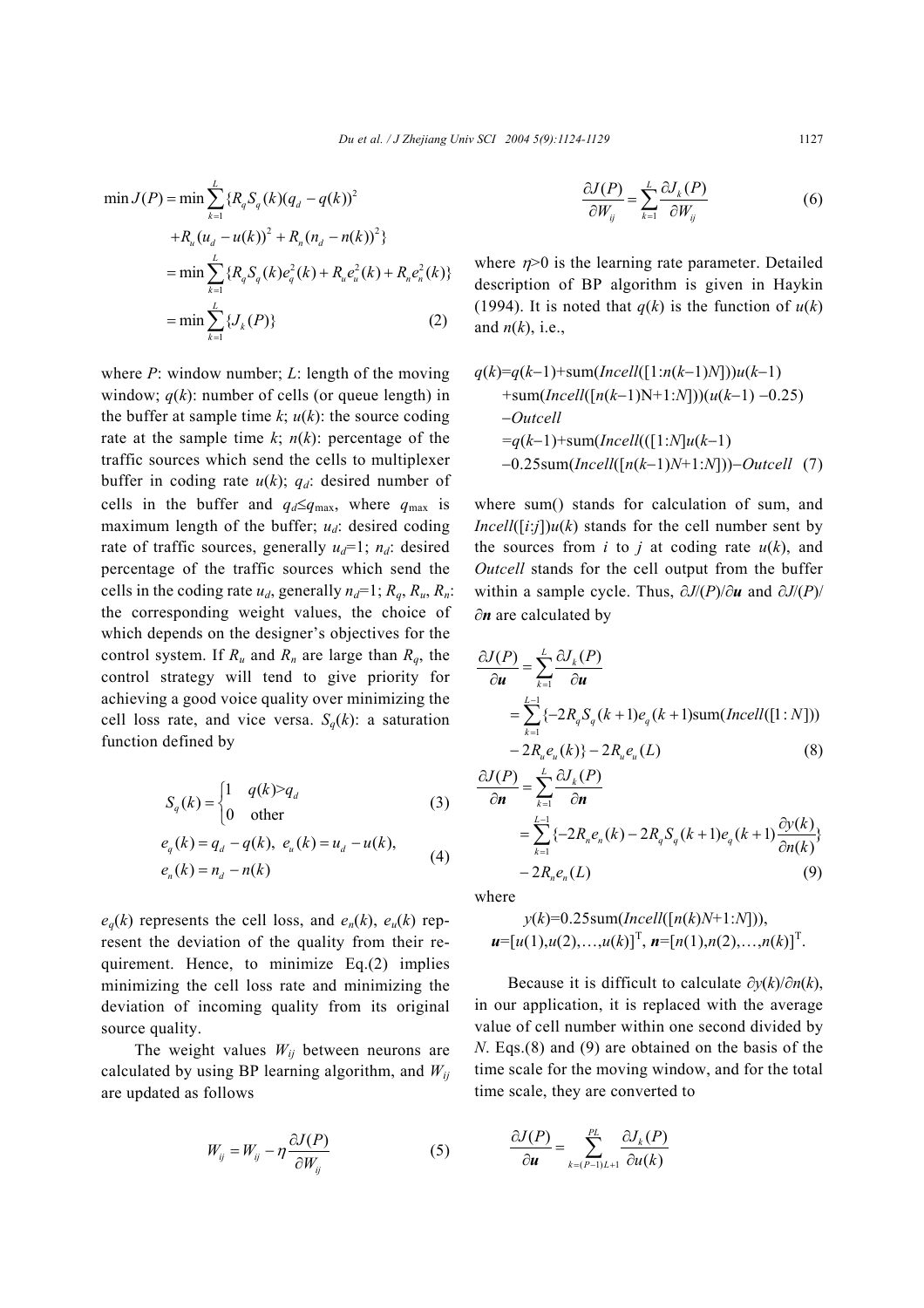$$
= \sum_{k=(P-1)L+1}^{PL-1} \{-2R_q S_q(k)e_q(k)\text{sum}(Incell([1:N]))
$$

$$
-2R_{u}e_{u}(k)\} - 2R_{u}e(PL) \tag{10}
$$

$$
\frac{\partial J(P)}{\partial \boldsymbol{n}} = \sum_{k=(P-1)L+1}^{PL} \frac{\partial J_k(P)}{\partial n(k)}
$$
  
= 
$$
\sum_{k=(P-1)L+1}^{PL-1} \{-2R_n e_n(k) - 2R_q S_q(k) e_q(k) \frac{\partial y(k)}{\partial n(k)}\}
$$
  
-2R<sub>n</sub>e<sub>n</sub>(PL) (11)

### SIMULATIONS

In simulation, ADPCM VBR voice sources are considered. Each voice source is simulated using the ON/OFF binary-state model (Diagle and Langford, 1986) where a fixed number of voice cells are generated at the peak bit-rate during the ON period. No cells are generated during the OFF period. Both periods are assumed to be exponentially distributed random variable with means  $1/\beta$ =0.35 sec and  $1/\alpha$ =0.65 sec, respectively. The same simulation model as one in Habib *et al*.(1997) is used, where 150 voice sources are multiplexed into a multiplexer with finite buffer length of 50 cells in order to limit the delay to 125 µs, and the link capacity is set to 1.55 Mbps, and the sampling time is set to 0.01 s. The parameters are chosen as  $R_n=1$ ,  $R_u=0.7$ ,  $R_d=0.01$ ,  $u_d=1$ ,  $n_d=1$ ,  $q_d=30$ ,  $n=0.1$ , *L*=10.

In the proposed congestion control method, the source coding rate, the percentage of its corresponding traffic sources, and the number of cells in the multiplexer buffer are respectively shown in Fig.3, Fig.4, and Fig.5. In order to compare the proposed method with the previous methods, simulations for the same model were also carried out by the method proposed by Habib *et al*.(1997), where the coding rate for all traffic sources as the controller output signal is tuned in a body, and the source coding rating and the number of cells in the buffer are respectively shown in Fig.6 and Fig.7. Comparison of their performance indices such as mean CLR during every 60 s and voice quality and buffer utilization are shown in Fig.8, Fig.9 and Fig.10. It is clear that with the proposed congestion control methods, the cell loss rate of the multiplexer buffer decrease and voice quality related to the coding rate is guaranteed.

## **CONCLUSION**

The obvious difference of the congestion control method proposed in this paper from other methods is that the controller output signals include not only the source coding rate but also the number of the traffic sources which send the cells at the corresponding coding rate. With the addition of source percentage as a controller output signal, the control system does not adjust the source coding rate in a body as in literature (Fan and Mars, 1997; Habib *et al*., 1997; Lee and Hou, 2000; Tarraf *et al*., 1995), but adjust the source coding rate on the basis of this controller output signal. This control method not only minimizes the cell loss rate, but also guarantees the quality of information such as voice



**Fig.3** Source coding rate  $u(k)$  with the proposed method



**Fig.4** Percentage  $n(k)$  of sources sending cells in coding rate  $u(k)$